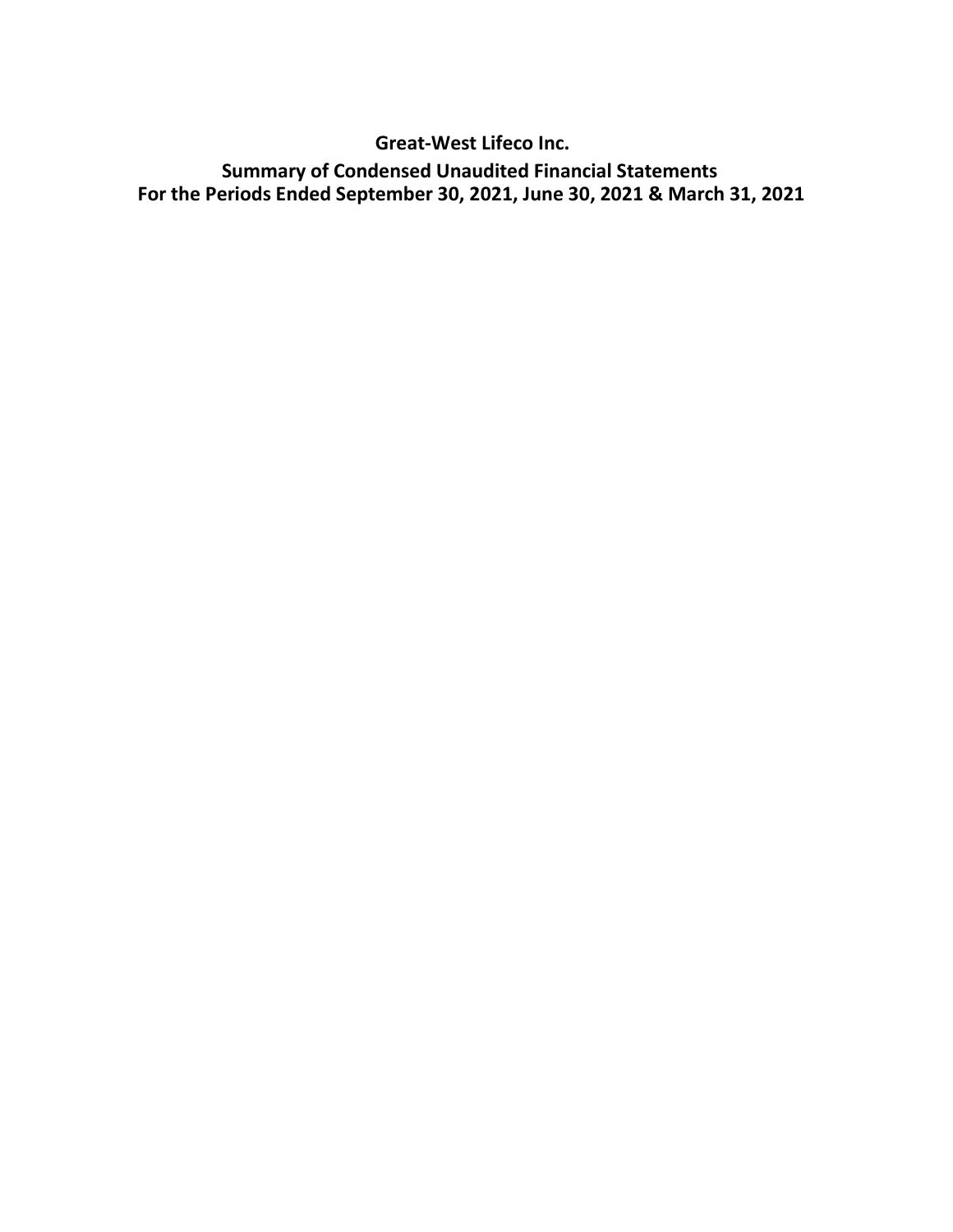## Great-West Lifeco Inc. Condensed - Consolidated Balance Sheet (unaudited) (in US \$ millions)

| For the periods ended              | September 30<br>2021 | June 30<br>2021 | March 31<br>2021 |
|------------------------------------|----------------------|-----------------|------------------|
| <b>Assets</b>                      | 484,222              | 487,239         | 470,444          |
| Liabilities                        | 460,417              | 464,694         | 448,710          |
| Equity                             | 23,805               | 22,545          | 21,734           |
| <b>Total liabilites and equity</b> | 484,222              | 487,239         | 470,444          |
| <b>CAD Conversion Rate</b>         | 1.27                 | 1.24            | 1.26             |

Certified By:

Garry MacNicholas, EVP & CFO, Great-West Lifeco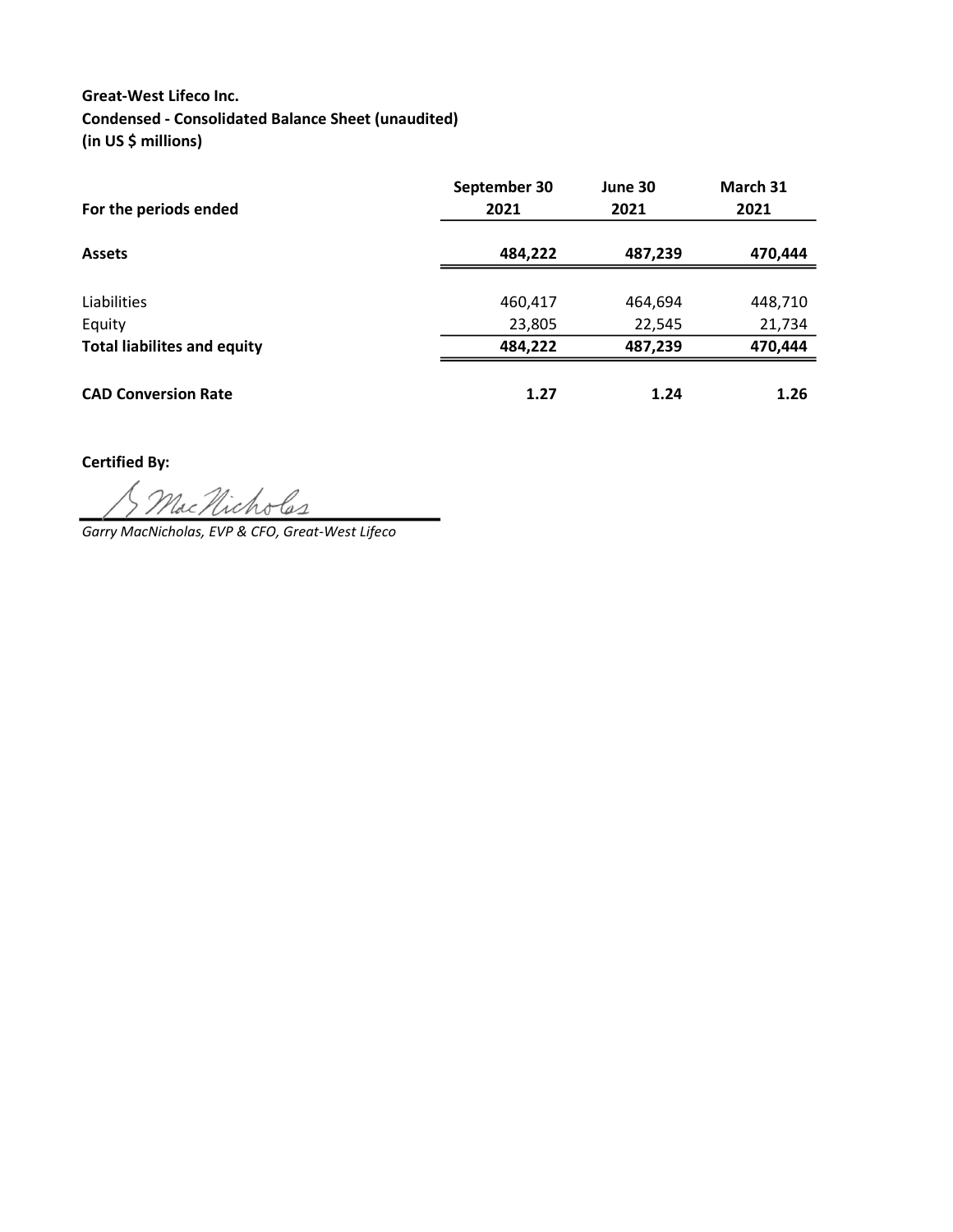## Great-West Lifeco Inc.

Condensed Consolidated Statements of Earnings and Comprehensive Income (unaudited) (in US \$ millions)

|                                               | September 30 | June 30 | March 31 |
|-----------------------------------------------|--------------|---------|----------|
| For the year-to-date periods ended            | 2021         | 2021    | 2021     |
|                                               |              |         |          |
| Income                                        | 36,938       | 23,090  | 9,541    |
| Benefits and expenses                         | 34,485       | 21,534  | 8,887    |
| Earnings before income taxes                  | 2,453        | 1,556   | 654      |
| Income taxes                                  | 219          | 130     | 45       |
| Net earnings before non-controlling interests | 2,234        | 1,426   | 609      |
| Attributable to non-controlling interests     | 270          | 181     | 27       |
| <b>Net earnings</b>                           | 1,964        | 1,245   | 582      |
| Other comprehensive income (loss)             | 141          | (6)     | 55       |
| <b>Comprehensive income</b>                   | 2,105        | 1,239   | 637      |
|                                               |              |         |          |
| <b>CAD Conversion Rate</b>                    | 1.2533       | 1.2500  | 1.2700   |

Certified By:

MacNicholes

Garry MacNicholas, EVP & CFO, Great-West Lifeco